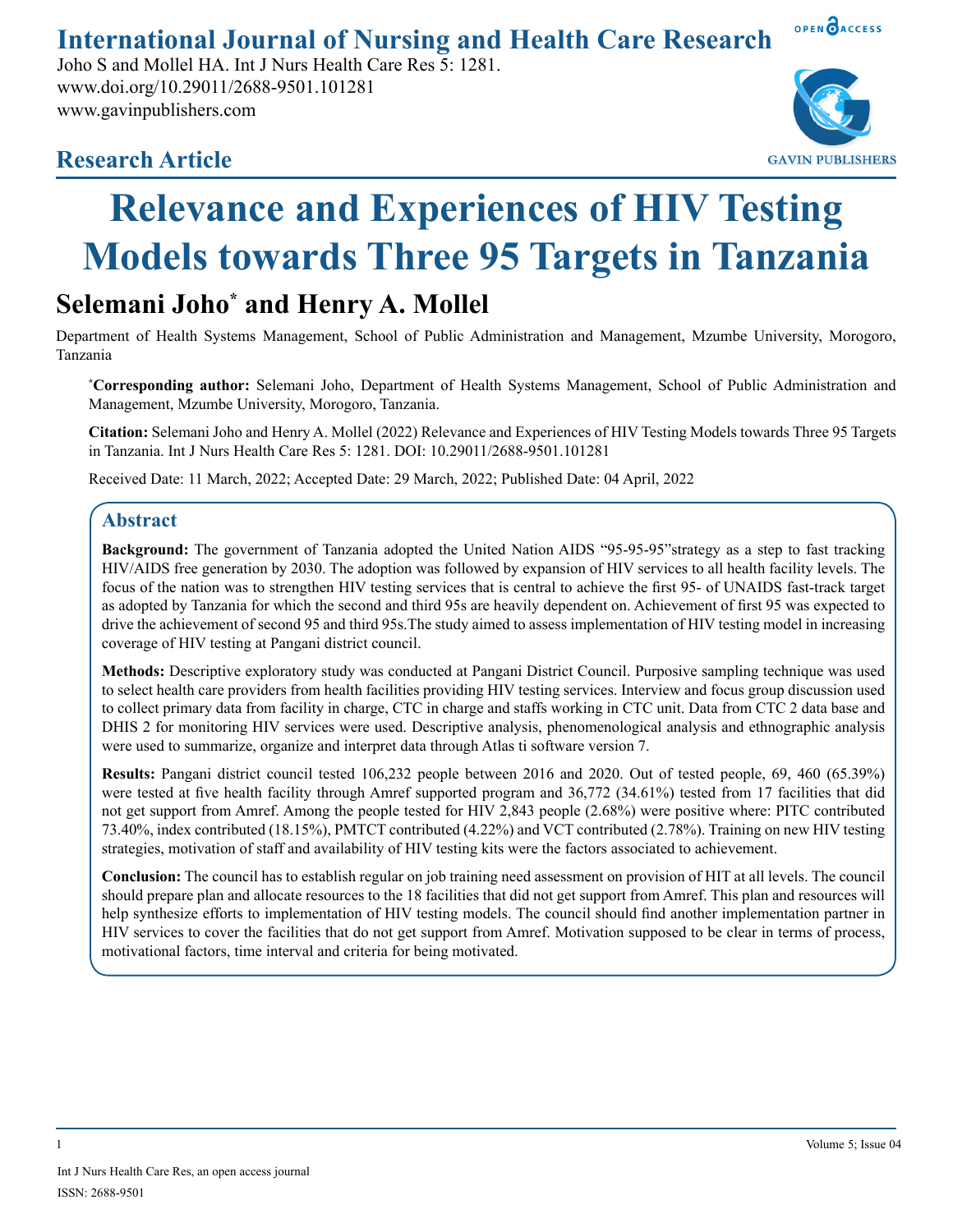**Keywords**: HIV; Testing Models; PMTCT; PITC; VCT; Index.

# **Introduction**

In 2016, the Government of Tanzania adopted the UNAIDS "90-90-90" by 2020 and then "95-95-95"strategy as a step to fast tracking HIV/AIDS free generation by 2030. The adoption was followed by expansion of HIV services to all health facility levels(UNAIDS, 2014). The focus of the nation was to strengthen HIV testing services that is central to achieve the first 95- of UNAIDS fast-track target as adopted by Tanzania and Amref, for which the second and third 95s are heavily dependent on. Achievement of first 95 was expected to drive the achievement of second 95 and third 95s. Different HIV testing models and strategies were adopted to expand HIV testing services. These models include PITC, VCT, PMTCT, and index and partner notification [1-2].

The implementation of these models aimed at increasing coverage of testing to all population groups. Each model is designed for specific population group with a target. The overall target population tested was cumulative target scored by all models in HIV testing. The national HIV data shows that, up December 2020 Tanzania had significant improvement in HIV services. The national statistics shows that, Tanzania has an estimate of 1.6 million people living with HIV up to December 2019. A total of 1,252,205 people out of 1,600,000 living with HIV have tested and known their status. This is estimated to 78.3% of the total number of people living with HIV. The male prevalence is 413,985 (33%) and that of female is 838,220 (77%).

Therefore 1,221,799 people out of 1,252,205 who are living with HIV that is 97.6% have been linked to CTC and started ART in Tanzania. Among those in ART 72% of them are adults on antiretroviral treatment and 65% are children attending the antiretroviral treatment services. It estimated that around 93% of the people attending antiretroviral treatment have managed to suppress the viral load. This justify that the effort to meet the three 90s on HIV services by 2020 is going to be achieved [2].

It is not clear how each of the existing models work and what has been their contribution to HIV testing in the country. This study evaluated the contribution of PMTCT, VCT, PITC, index and partner notification in increasing the coverage of HIV testing. The purpose is to inform on the effectiveness of these models and generate evidence for improvements. The evidence is critical for enhancing effectiveness of these models to facilitate the attainment of the first 95 ie 95% of the population have been tested and know their HIV status.

# **Methodology**

Cross section exploratory study design was conducted at Pangani District Council to evaluation HIV Testing Models implemented through Afya Kamilifu project. Pangani District Council was rated as one of best performing councils in HIV testing services compared to other councils in Tanga Region. The choice of cross sectional design was useful in assessing implementation procedures of the HIV Testing Models and its effect to explore critical factors necessary for policy improvement and planning. The study conducted in 23 health facilities comprising 1 council hospital; 2 health centers and 20 dispensaries providing HIV Testing Services using a variety of models technically supported by the project. The approach of the study was policy evaluation and was guided by country's HIV set targets of: 95% of the population being tested and understand their HIV status; 95% of those tested enrolled to HIV and AIDS treatment and; 95% of those in HIV treatment are virally suppressed. The targets are the millstone towards AIDS free generation by 2030 [3].

The study used both secondary and primary data. Secondary data was accessed through DHIS 2 and CTC 2 data base. These are databases that collect routine data of the patients among others on provision of HIV and AIDS services of which HIV Testing is part. Data from these systems was accessed /on June 2021. Primary data was collected from key informants purposively and conveniently selected from health facilities and project. The selected key informants were facility in charges, care and treatment center (CTC) in charges, CTC staffs, District AIDS Control Coordinator, Program staffs and program manager. The selection criteria were involvement in supporting and implementation of the HIV Testing Models. Data was collected using interview guide through individual interviews and Focus Group Discussions. FGD was conducted for 45 minutes to CTC staffs and comprised between 6 to 10 participants. Individuals' interviews were conducted to facility in charges, DACC, project staffs and CTC in charges and took between 25 to 30 minutes per participants. Participants to the study were more fluent in Kiswahili and thus all interviews were conducted in Kiswahili and later translated into English

Data was collected in note books/using tape recorder after participants having agreed to participate in the study through signing of the consent form and transcribed in the same day to enable participants remember on what actually transpired during the data collection process with a fresh memory. Data was collected in Kiswahili using tape recorder and transcribe in the same date then translated into English. Atlas ti software version 7 was used to analyze qualitative data. Coding and memoing were made on the basis of predetermined and merging patterns. The output from Atlas to Software was used to summarize and interpret the study findings. Ethical approval was obtained from Mzumbe University and participants were given informed consent to assign after they have agreed to participate in the study.

#### **Results**

Pangani district council had a total of 106,232 people tested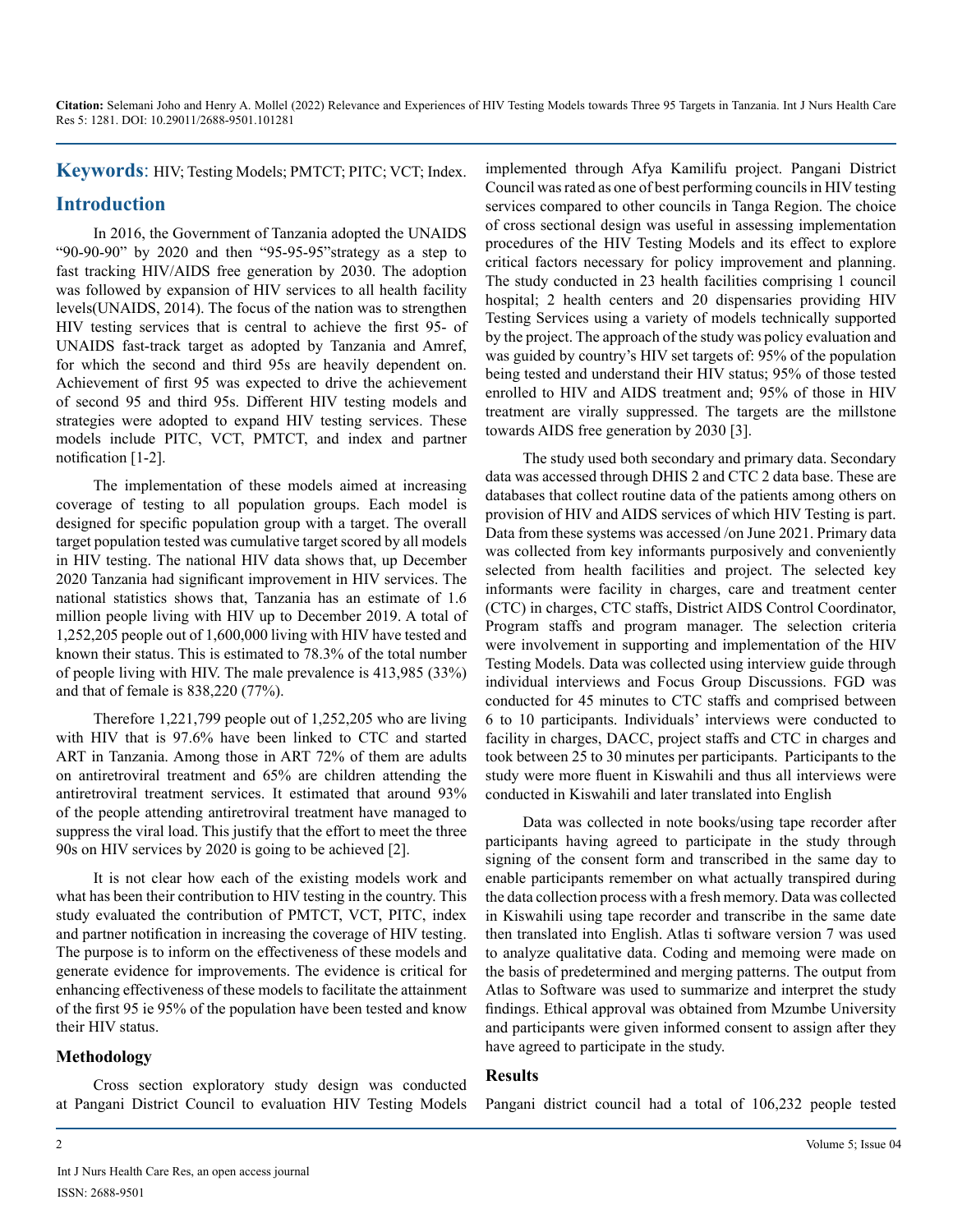for HIV between 2016 and 2020, among them 69, 460 clients (65.39%) were tested at five project supported health facilities. These facilities were Pangani district hospital, Mkalamo and Mwera health centers, Madanga, Kipumbwi, Kimang'a dispensaries. A total of 36,772 (34.61%) of the total people tested for HIV were tested from 17 facilities that did not get support from Amref. These facilities (dispensaries) were Boza, Masaika, Mbulizaga, Kikokwe, Stahabu, Lngoni, Meka, Kwakibuyu, Mkwaja, Sange, Mgereza, St Marry, Kandita, Mwera and Sakura Estate. The status of each facility is shown in tables below.

| <b>Organisation</b> | 2016 | 2017  | 2018  | 2019  | 2020  | <b>Total</b> |
|---------------------|------|-------|-------|-------|-------|--------------|
| Kipumbwi Dis        | 579  | 647   | 3518  | 663   | 1073  | 6480         |
| Kwakibuyu Dis       | 394  | 633   | 887   | 1340  | 783   | 4037         |
| Mkalamo HC          | 341  | 1325  | 2844  | 1482  | 692   | 6684         |
| Mwera HC            | 936  | 1562  | 6034  | 2611  | 3313  | 14456        |
| Pangani DH          | 6624 | 8323  | 10066 | 7722  | 4705  | 37440        |
| <b>TOTAL</b>        | 8874 | 12490 | 23349 | 13818 | 10566 | 69097        |

**Table :** The status HIV testing in five health facilities supported by AMREF at Pangani district council from 2016 to 2020.

#### **Contribution of HIV testing models in increasing HIV case detection**

A total 106,232 people tested for HIV by using different models from 2016 to 2020 at Pangani district council 2,843 people (2.68%) were tested positive. From those tested positive 2371 that is 83.40% of the total cases were contributed by PITC model. The second model to contribute the many positive cases was index model that contributed 516 (18.15%) of the total positive followed by PMTCT that contributed 120 cases that 4.22% while VCT model contributed about 86 of the total cases that made 2.78%.

| <b>HIV TESTING MODEL</b> | 2016         | 2017         | 2018         | 2019 | 2020     | <b>TOTAL</b> |
|--------------------------|--------------|--------------|--------------|------|----------|--------------|
| <b>PITC</b>              | 229          | 426          | 288          | 448  | 980      | 2371         |
| <b>PMTCT</b>             | 20           | 32           | 34           | 19   | 15       | 120          |
| <b>VCT</b>               | 46           | 28           | 08           | 04   | $\theta$ | 86           |
| <b>INDEX</b>             | $\mathbf{0}$ | $\mathbf{0}$ | $\mathbf{0}$ | 157  | 359      | 516          |
| <b>TOTAL</b>             | 295          | 486          | <b>330</b>   | 628  | 1354     | 3093         |

**Table 2:** Contribution of HIV testing models in increasing HIV case detection.

The study reported an increase of the number of people in HIV testing and case detection was associated with the following factors.

#### **Creation of HIV testing demand**

The study discovered that, there is variation in creation of demand for HIV testing to client attending the health facilities. The variation seems in all three levels of health facilities which are dispensaries, health centers and district hospital. At dispensary the creation of demand for HIV testing was the role of all staff members who are available at that day. All staffs at all points like laboratory, OPD and RCH are responsible for initiating the need for HIV testing to eligible customers. As said by one of the respondents:

*………is a collective responsibility to all staff, it can be either in RCH, Lab or OPD. Everyone in our facility is responsible to ensure all clients attending this facility are tested for HIV. There is no specific person to take that responsibility……..* (IDI, facility)

At health centers and district hospital, the need for testing for HIV was initiated by clinicians and lay counselor who were assigned that task. These lay counselors were hired for the purpose of screening all clients attended the facilities to get eligible persons for testing. They were using the HTS screening tool which was assisting them to get individual who supposed to test. As reported by one respondent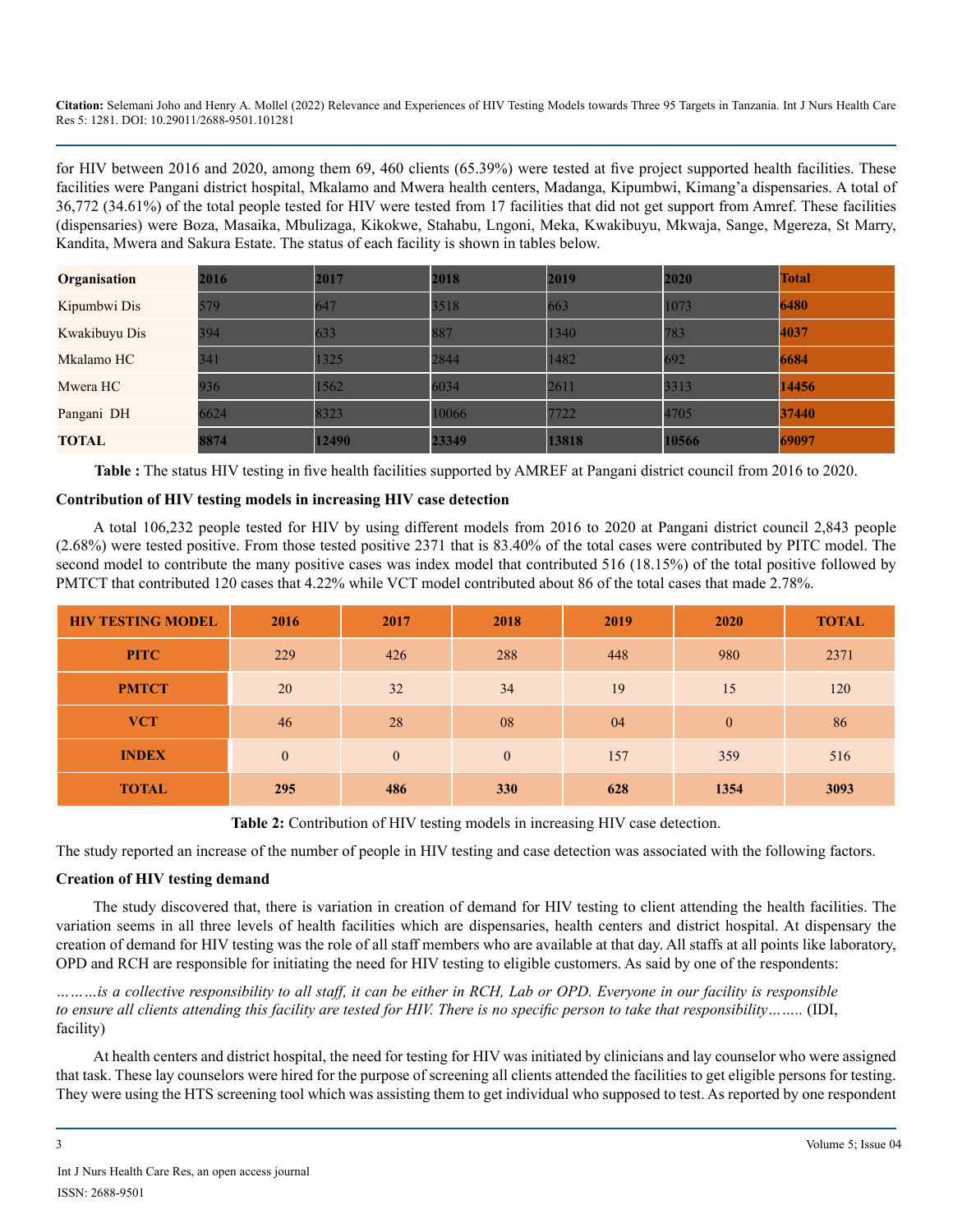*…here we have lay counselors who are responsible for screening our clients to identify those who are eligible for HIV test. Those who eligible are counseled by lay counselor or our trained counselor because we have trained counselors who got full counseling training…..* (FGD, facility)

#### **Provision of pre-post testing information**

The study findings showed that, among the 23 facilities providing health care services at Pangani district council only two facilities (2) which made 8.6% have trained counselors. Pangani district hospital reported with two (2) trained counselors and Mwera health center with one (1) counselor. These trained counselorS were trained more than past five years under the AIDS relief program which was supported by CDC. These trained counselors seemed to have other duties rather than counseling. Two counselors at district hospital were located in RCH and CTC dispensing point. As reported by one of the respondents that,

*….we had four trained counselors; three were at our district hospital and one at Mwera Health Center. During form four certificates verification one was fired. Now we have only three trained counselor two are at district hospital and one counselor at Mwera health center…* (IDI, facility)

The respondents of the study reported lack of counseling training prepared and delivered to health care providers for more than three years. The five facilities involved in the study reported poor environment for conducting pre-test counseling. In charges reported shortage of rooms that led to multi-functional room. Also most of health care providers reported the absence of HTS guideline. Only 3 facilities reported to have HTS guideline that used to guide and direct service providers on good and safe services provision.

#### **Performing testing**

Interviews with health facility in charges discovered Pangani district hospital was the only facility with special room for HIV testing and more than 10 testing points. These points included OPD clinician rooms, lab, dental unit, VCT room, labour ward, pediatric ward, male and female medical and surgical wards, private ward male and female, minor theatre and clinic room. For the case of health centers and dispensaries three testing points was reported. Clinician rooms, lab and RCH were used as HIV testing points. Also the findings show that, five facilities supported by AMREF under Afya Kamilifu Project have trained HIV testers. This includes those who attended special training on HIV testing and those who got on job training given during the supportive supervision. There was no training prepared for non supported facilities. They use their skills and competences of their professionals in provision of health services. One respondent said that:

*"here we have VCT room which is used for counseling and testing but, we have more than ten (10) testing points which include OPD clinician rooms, lab, dental unit, VCT room, labour ward, pediatric ward, male and female medical and surgical wards, private ward male and female, minor theatre and clinic room ……. yes, we have got training on HIV testing. The team from regional and district level came to give us some on job training on how to collect sample from client and how to test as well result reading (*FGD, facility).

These trained personnel faced the challenge of being assigned other duties and responsibilities out of HIV testing. Shortage of staff reported as one among the factors led to assign duties out of testing to those who got training on HIV testing. The number of staff reported to deny the allocation of trained personnel to only in testing.

#### **Availability of testing kits**

Study respondents reported that, availability of HTS kits was of 100%. They make order to MSD and they get on time. Also they can get kits from the nearby facility when MSD is delayed to bring the requested order. The HTS kits never missed in the facility at all times from 2015 to 2020. Also the study observed that, sometimes unigold for confirmatory test sometimes miss in a short period of time.

# **Discussion**

Pangani district council tested 106,232 people between 2016 and 2020. Out of tested people, 69, 460 (65.39%) were tested at five health facility through Amref supported program. A total of 36,772 (34.61%) of the total people tested for HIV were tested from 18 facilities that did not get support from Amref. Program supported facilities seems to perform higher than non supported facilities. This is likely to have been caused by regular training on HIV testing, regular supportive supervision, data quality assessment conducted by program officers and motivation. HIV testing models can do nothing without good plans, monitoring and evaluation, allocation of adequate resources, training of key implementers as well regular supportive supervision [4].

Implementation of HIV testing models involved 106,232 clients tested for HIV at Pangani district council between 2016 and 2020. PITC contributed a total of 77,617 people who made (73.06%). The model became more effective in increasing the number of people in testing compared to other models due to its feature that required all symptomatic and non symptomatic inpatient and outpatient clients have to be tested for HIV. This model seems to be more contributing to increased number of people in testing as reported by (Ogbo et al., 2017).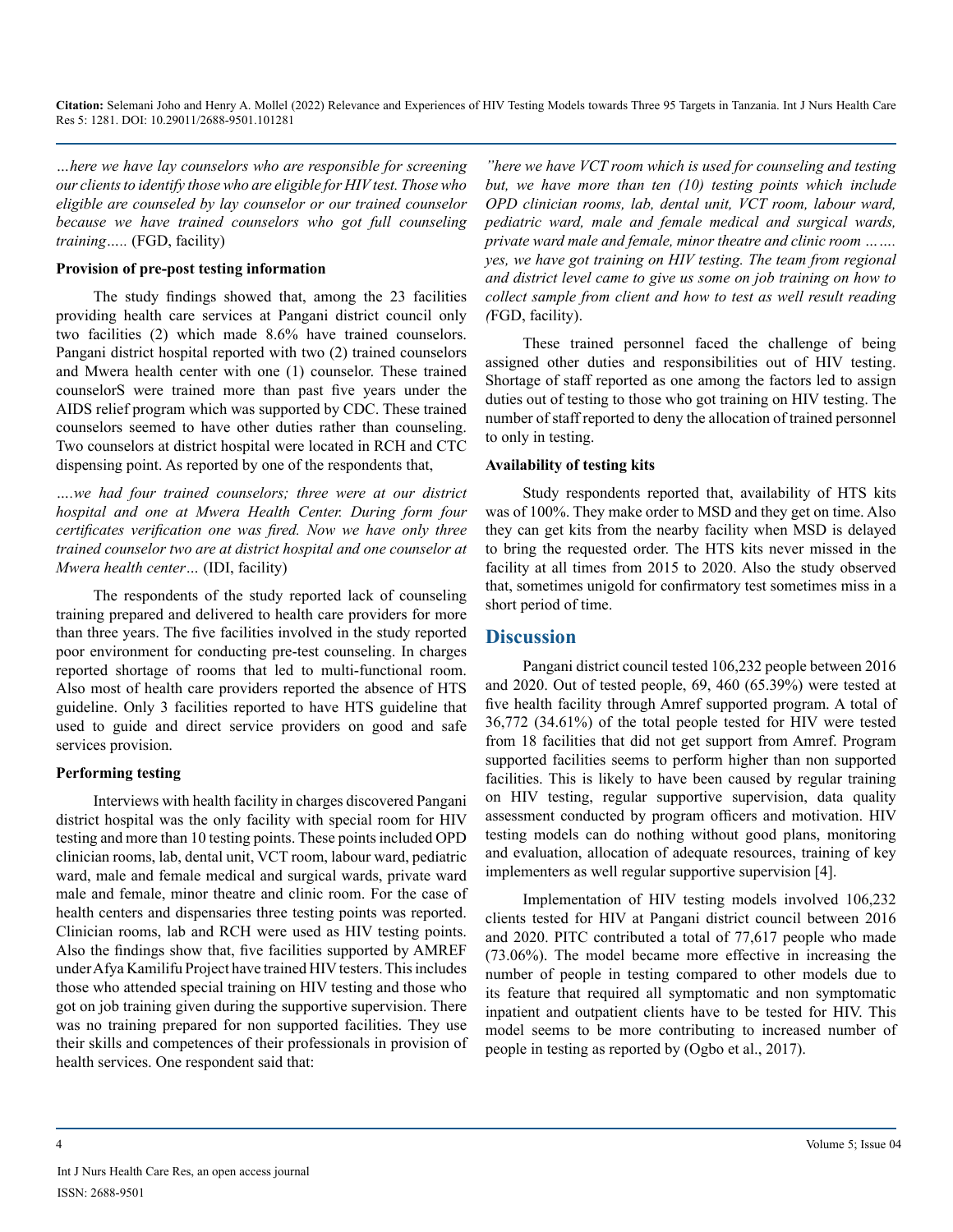PMTCT contributed 13.72% of the total people tested for HIV, which is higher than VCT and index. This contribution is likely to be caused by mandatory HIV testing of pregnant mothers and their sexual partners during the ANC services. The mandatory testing increased the number of people tested for HIV through PMTCT model. The same effect of PMTCT seems in the study done by (Pope et al., 2008). The study discovered that, mandatory HIV testing increased the number of people in HIV testing. VCT and Index seem to perform low due to their uniqueness and that they are specific. VCT is now discouraged by PITC since all clients attending the facility have to test for HIV before seeing a doctor.

Pangani district council tested positive 2,843 (2.7) people by different models from 2016 to 2020. Among them, 73.40% of the total cases were contributed by PITC model; index model contributed up to 18.15%, PMTCT contributed 4.22% while VCT model contributed about 2.78%. The contribution of case detection is directly proportion to the number of people tested for HIV per model. This concurs with UNAIDS fast tracking strategy. The number of people in testing will increase the number of case detection. This led to first 95 of the UNAIDS strategy Girum et al. (2018) and Ogbo et al. (2017)

The study observed that, creation of demand for HIV testing is initiated by health care providers. In health center and district hospital was the role of lay counselor and OPD doctor and nurse. At the dispensary, this was the duty of all providers at a particular facility. This practice is directed by national HTS guideline and UNAIDS fast tracking strategy. The findings of this study is supported by the study of Shahira Ahmed et al. (2016). Most pre counseling were done before a client attended to the clinician for consultation. This helped to increase the number of people to test.

The shortage of physical space and lack of privacy may discourage some people to be counseled and tested. Availability of physical facilities for counseling and testing is reported in the study of (Ahmed et al. 2016). The study reported shortage of physical space as a factor impinging the effort to increase the number of people in HIV testing. Also it is against the HTS guideline and protocol, the guideline requires setting of room with fool privacy that facilitates counseling process.

Pangani district hospital was a facility with special room for HIV testing, but the hospital had more than 10 testing points. These points included OPD clinician rooms, lab, dental unit, VCT room, labour ward, pediatric ward, male and female medical and surgical wards, private ward male and female, RCH, minor theatre and clinic room. This made Pangani hospital to perform more in testing compared to other facilities with low number of testing points. Health centers and dispensaries had only two to three testing points which were clinician rooms; lab and RCH were used as HIV testing points. Health centers and dispensaries had

low testing points due to shortage of physical space, multifunction rooms as well shortage of staff.

The findings show among the five facilities supported by AMREF that, all have trained HIV testers. This involved those who attended special training on HIV testing and those who got on job training given during the supportive supervision. This can be among the factors which led to high performance. The performance of facilities supported by Amref program was higher than those with no support. There was no training prepared for none program supported facilities. This led to lower morale of work among the health workers, low awareness of new strategies introduced in testing as proposed by UNAIDS fast track strategies on HIV free generation by 2030 ( Ahmed et al. 2016) [5].

The study discovered 100% availability of HTS kits at all facility levels. This is like to be caused by the fact that HIV services are under the vertical program. They make order to MSD and they get on time. Availability of HIV testing kits facilitate the implementation of UNAIDS fast track strategy. This is supported by the study of (Bolu et al. 2007). Availability of HIV testing kits facilitated the implementation of UNAIDS fast track strategy. The study findings health care workers were not satisfied with motivation and rewards given to them and some were totally not motivated. Motivation of key implementers and actors of strategy is a catalyst to effective implementation (Dalal et al., 2011)

# **Acknowledgements**

This article is based on a study conducted in the partial fulfillment of a Masters of Science in Health Monitoring and Evaluation 2021. We are so thankful to all participants for their readiness and willingness to provide information that enabled development of this manuscript.

# **Author Contributions**

Henry Mollel critically reviewed the study design and tools and significantly contributed to the development of the manuscript. Selemani Joho conceptualized the study design, developed tools, conducted data collections and analysis, drafted and finalized the manuscript. Both authors read, revised and approved the final manuscript.

# **Ethics Approval And Consent To Participate**

Ethical approval for this study was obtained from Mzumbe University (MU) on behalf of the Commission for Science and Technology (COSTECH) and the National Institute for Medical Research (NIMR) is mandated to issue Ethical Clearance to students and members of academic staff to conduct various studies. Respondent were given and signed written consent form to express their will to participate in the study.